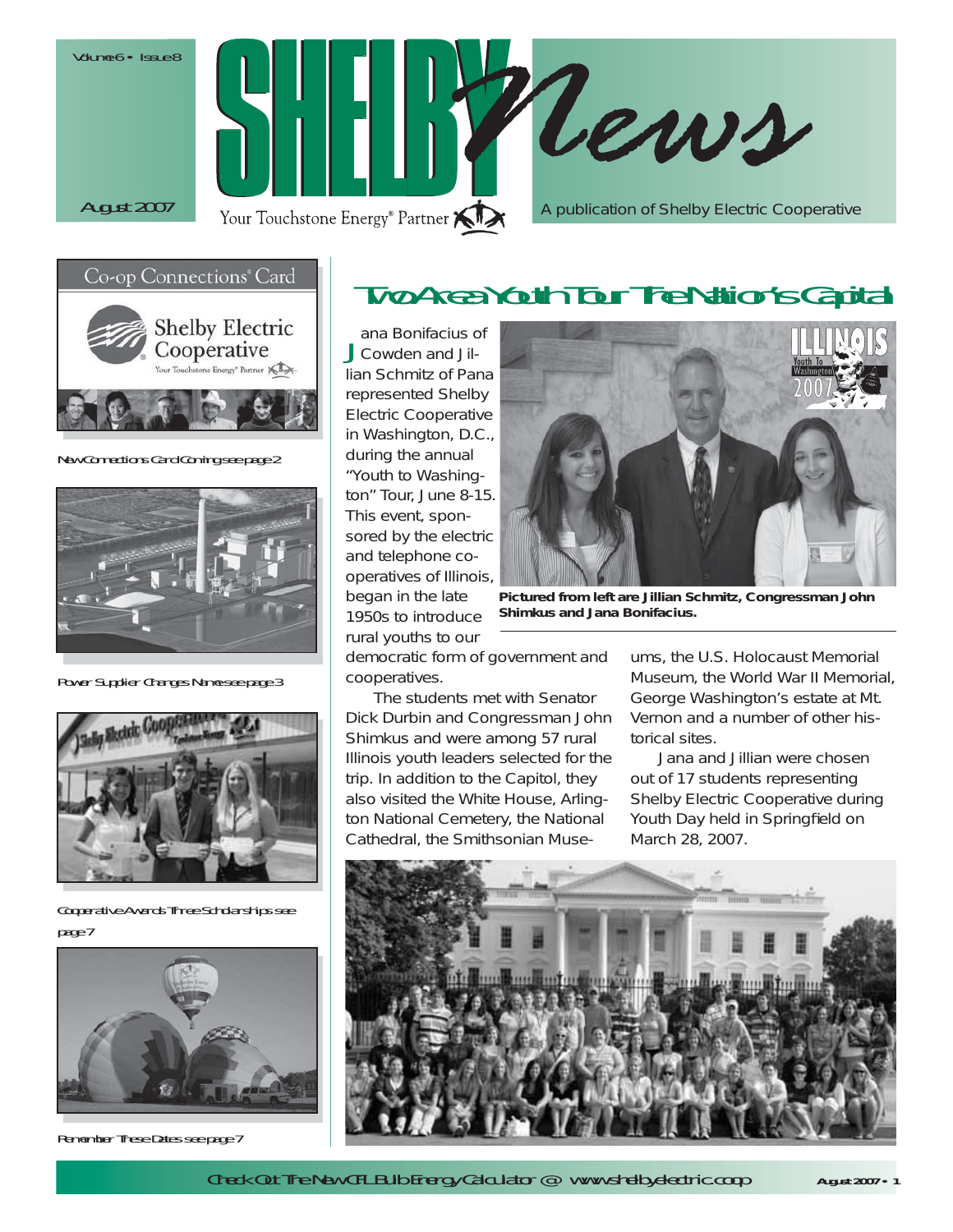

P.O. BOX 560Shelbyville, IL 62565 **Phone: 217-774-3986 Fax: 217-774-3330www.shelbyelectric.coop**

**Office Hours:** 7:30 a.m. - 4:30 p.m.

#### **Board of Directors**

**Darrell Shumard***Chairman*

**John M. Scott***Vice Chairman*

**Lawrence D. Oller***Secretary*

**Richard Boggs** *Treasurer*

**J. Mark Lash**

**James McCoy**

**Jeff Standerfer**

**Jim Coleman***President/CEO*

**Kevin Bernson***Editor*

**Christy Biddle** *Associate Editor*

**Janet Orr***Proofreader*

**Shelby News** (USPS 021684) is published monthly for \$4.50 per year by Association of Illinois Electric Cooperatives, 6460 S. Sixth Frontage Road, Springfield, IL 62707. Periodical class postage paid at Springfield, Illinois and additional mailing offices.

**Postmaster:** Send address changes to Shelby News, P.O. Box 560, Shelbyville, IL 62565.

# New Co-op Connections Card Coming Soon

Your Touchstone Energy Co-op Con- nections Card program just got better, so keep looking for your new Co-op Connections Card to come to you soon in an upcoming *Shelby News* issue. Shelby Electric Cooperative is providing you with a new and improved membership card. The new card includes fantastic pharmacy discounts that will make getting prescriptions simple and more affordable.

Not only will your new card continue to provide great discounts from local and national businesses but it will also add a 10 percent to 60 percent savings on prescriptions at participating pharmacies to include: CVS, Walgreens, Wal\*Mart,

Target and many others. This is one of the many benefits your cooperative has to offer being one of 640



Touchstone Energy Cooperatives across the United States.

 If you're a business interested in participating in the Co-op Connections Card program, contact the cooperative by calling us at 1-800-677-2612.

The new cards will either be in the September or October issue of *Shelby News,* so be looking for it.



**Cathedral ceilings are**<br>**Odramatic**, beautiful and very popular. In fact, I receive many calls concerning them and many of the house

**Doug Rye** 

construction plans I review show true cathedral ceilings. A true cathedral ceiling is one where the roof structure is a roof rafter, which has roofing on one side and a finished ceiling on the other side.

 We have long been told that it was necessary to provide ventilation through that cathedral ceiling to prevent moisture problems. I have known for many years that this made no sense. I first became aware of the lack of need for ventilation for these ceilings when I was attending a church where an entire roof assembly, made with wood tongue and groove boards on top of wood beams, had no ventilation and there was never a moisture problem.

 How is this so? Consider this for a moment. When driving through the mountains in northern Arkansas one nice spring day, I saw an A-frame vacation home. The thought occurred to me

# Doug Rye Says: **Cathedral Ceilings: To Vent or Not to Vent**

– "Does that home have a roof or are they just walls?" I'll let you answer that.

 Some of you will say "walls," some will say "roof," and I'll say "both." Now, according to the codes, if it is a roof, it has to be ventilated. But if it is a wall, it does not. So, I simply say that a cathedral ceiling has two sloped walls. Aren't I terrible? Slap my hands, now!

 So don't worry about putting ventilation in your cathedral ceiling. Use cellulose or foam insulation, just as you would use to insulate the walls of your home, and pack the entire cathedral roof assembly with it. This process is now permitted by most building codes in America.

 Doug Rye, a licensed architect and the "King of Caulk and Talk," can be heard on radio stations across the country, including Illinois, on his syndicated radio program "Home Remedies". Visit his Web site www.DougRye. com, email him at info@philliprye.com or call him (888) Doug-Rye if you have questions or want more information.

*Reprinted with permission from Doug Rye*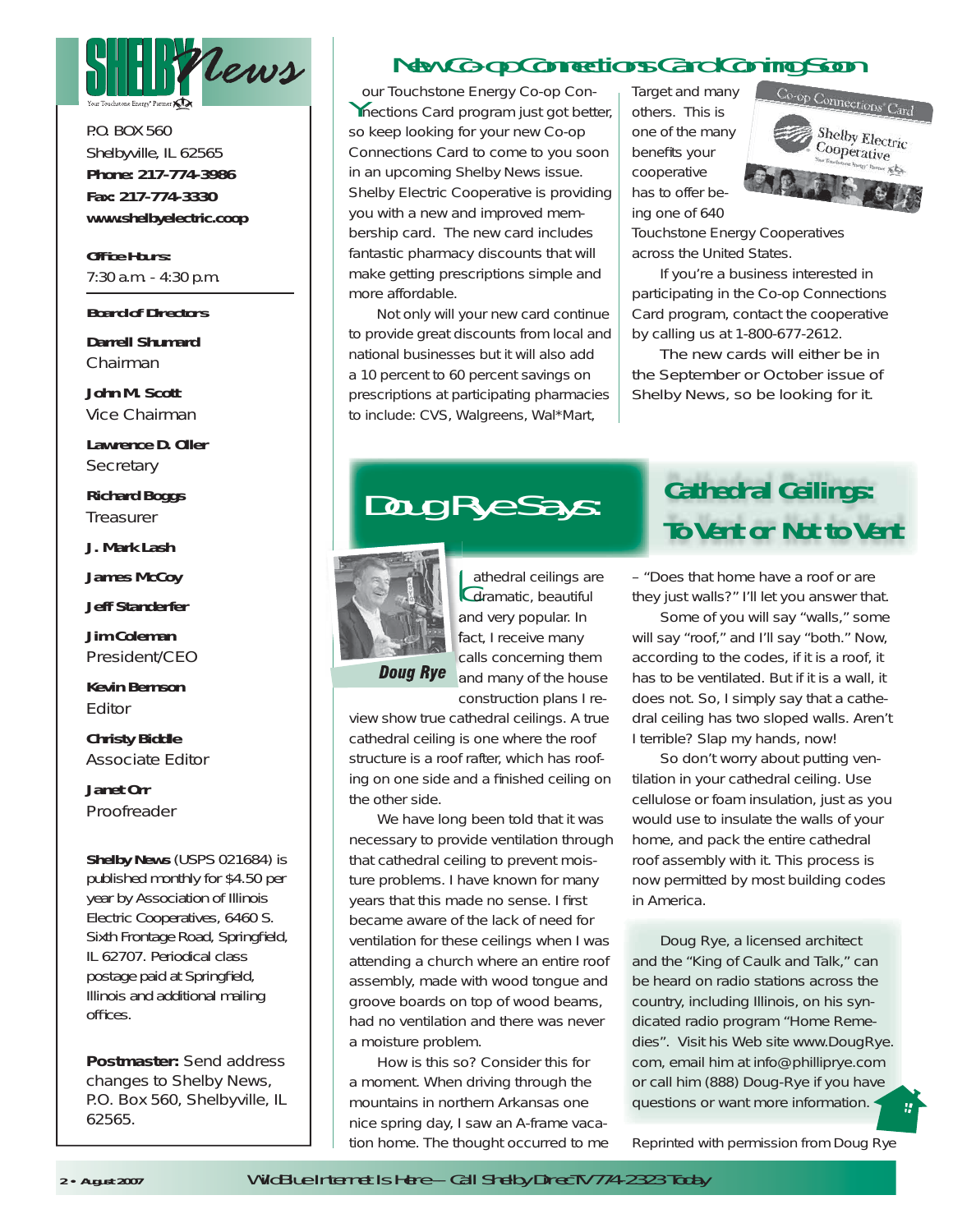# Cooperatives' Power Supplier Changes Name

**Effective July 1, 2007, "Prairie Prower, Inc." (PPI) became the of**ficial not-for-profit Generation and Transmission (G&T) Cooperative for 11 distribution cooperatives purchasing wholesale electric energy from Soyland Power Cooperative, Inc. PPI was established in 2006 by seven Soyland electric distribution cooperatives to own shares in the Prairie State Energy Campus under development in Washington County, IL. In June, 2007, an additional four Soyland member cooperatives committed to invest in the Prairie State project. On July 1, 2007, these 11 distribution cooperatives became capacity owners of 118 megawatts

(or 7.46 percent) of the Prairie State Energy Campus and members of PPI. PPI assumed ownership and



legal responsibility for all Soyland assets, contracts and obligations on July 1 and Soyland ceased to exist.

 The formation of PPI is timely relative to the significant changes that have occurred within the electric utility industry. The demand for energy is increasing and the need for new generation resources, equipment and materials are at an all time high. The marketplace has become increasingly complex, and environmental consciousness and government regulations are creating new challenges and opportunities for the industry.

 "We perceive PPI as providing the advantage of ownership in one of the most reliable, cleanest and economical resources for electric energy today, i.e., the 1600 megawatt Prairie State Energy Campus. This investment will be complemented with new long-term power

supply contracts and other investments in economical, reliable and environmentally friendly resources that will provide PPI member cooperatives with a diversified portfolio of energy resources," said Robert Harbour, President/CEO of Prairie Power, Inc. "We are very excited about the formation of PPI and the opportunities

of our business moving forward," added Harbour.

"These opportunities and chal-

lenges demanded that PPI become the new G&T, responsive to the demands of our member cooperatives, their consumer

members and this changing electric utility industry," continued Harbour. The 11 electric distribution coopera-



*Artist Sketch of the Prairie State Energy Campus*

tives of PPI include: *Adams Electric Cooperative, Coles-Moultrie Electric Cooperative, Eastern Illini Electric Cooperative, Farmers Mutual Elec tric Company, Illinois Rural Electric Cooperative, McDonough Power Cooperative, Menard Electric Coop erative, Rural Electric Convenience Cooperative Company, Shelby Elec tric Cooperative, Spoon River Elec tric Cooperative and Western Illinois*<br>*Electrical Coop.* The PPI offices are<br>located in Jacksonville, Illinois. To<br>learn more about Prairie Power, Inc.<br>visit www.ppi.coop.

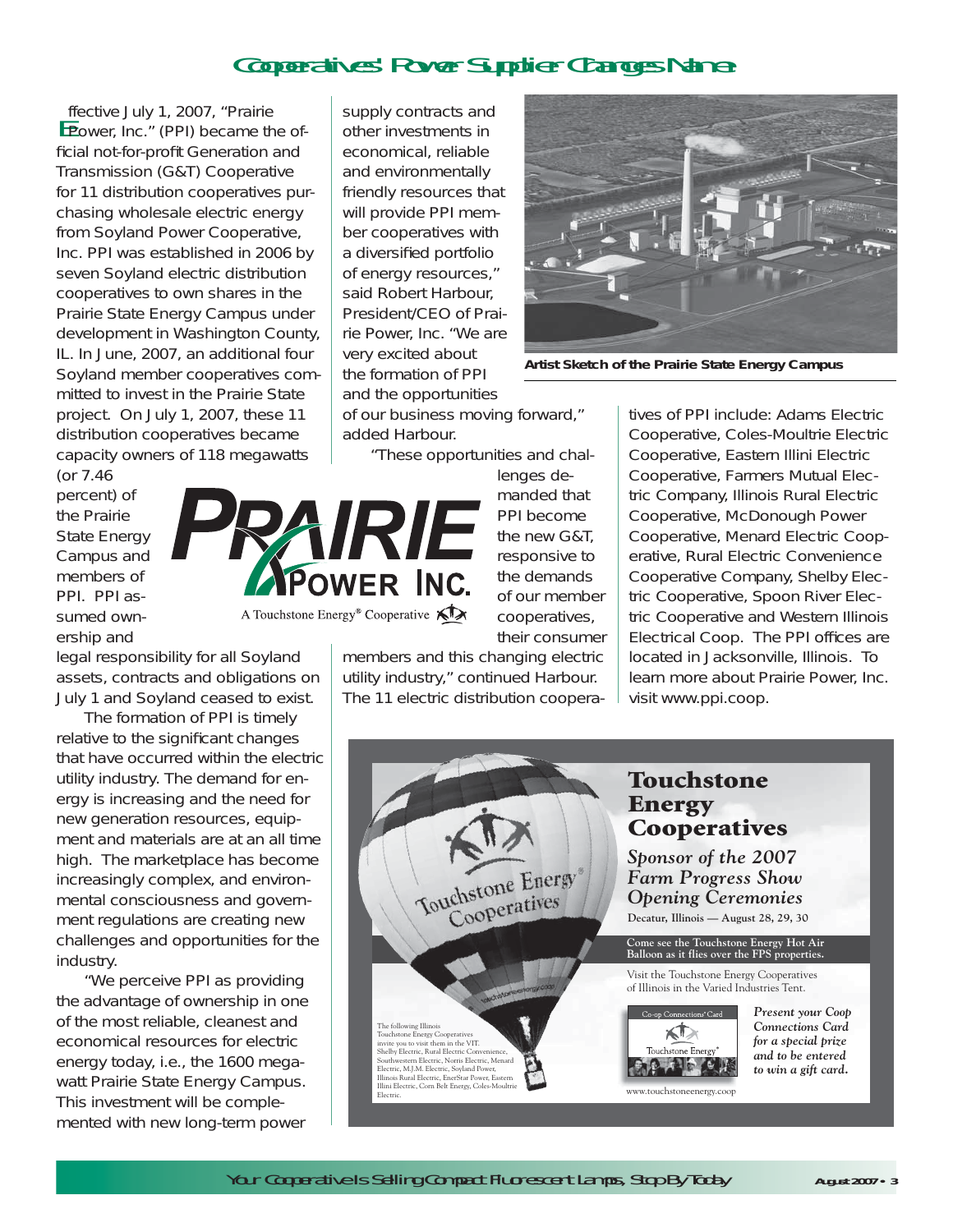# Member Exchange

8" x 62' Mayrath auger, bottom drive, \$350 obo; 6" x 20' Mayrath auger with 12 hp gas engine, \$200 obo; grain spreader with new 1/2 hp motor, \$100 obo; old, vintage white wicker settee and matching chair, good condition, \$75. Call 217-764- 5496.

 Ringneck pheasant chicks, \$1.50; Bobwhite quail, \$1.50; Cayuga ducklings, \$2; Rhode Island Red Cross chicks, \$1. Call 217-895-2627 to order.

Garaventa Stair-Trac portable wheelchair lift, used by local church and school to provide accessibility. Call 217-855- 0096.

Compac sailboat 16', excellent condition, kept inside, new tires & bearings, all new lines, electric motor & battery, all sails, paddles, all accessories, with Magic Tilt trailer, a real classic, \$2,900. Call 217- 454-2423 or 217-454-2436.

2302 sq. ft. home, 17 acres of timber, hardwood floors, closets lined with cedar, flower beds, greenhouse, timber, cabin, outbuildings, northeast Christian County, Prairieton Township. Call 217-768-4944.

Horse cart, all wood, 2-wheel, easyentry, pleasure driving/breaking cart, Amish-made, harness also available. Call 217-865-2808.

 $\blacksquare$  Silkie chicks and juveniles for sale, quality lines, \$5 and up. Call 217-246- 5918.

 18 ft. Harogator, good condition, \$350; 10 telephone poles, 24 ft. long, \$20 each; 30 new hedge posts, 8 ft. long, \$120. Call 217-824-2949.

**AKC Weimaraner puppies, born May** 29th, males, \$400, females, \$450. Call 217-562-5389.

 Appaloosa mare (ApHC), 5 yrs, 14.3 H, trail ridden, \$1,250; Arabian mare (AHRA), dapple gray, 10 yrs, 15 H, broke to ride, \$1,950. Call 217-979-1188.

Wheelchair; walker; handicap commode; Hoveround electric wheel chair; 2002 Mercury Sable, low miles, leather, sunroof, loaded. Call 217-823-0320.

 Bose 901 speakers, series 6, \$450; Rainbow vacuum, \$100. Call 217-273- 8972 or 217-254-5431.

Warm Morning wood stove, firebrick inside, 6" flue, \$325. Call 217-895-3300.

**Collectional State Toy sets, several to** choose from, \$15 to \$35. Call 217-895- 2053.

1939 AC B tractor; 1994 John Deere A tractor & log splitter; 16 foot, 8,000 lb. trailer with wench. Call 217-218-9958.

 $\Box$  Cameo LXI by Carriage fifth wheel, 32' with 3 slides, very nice and clean with lots of extras; 2000 Kawasaki 1500 Vulcan motorcycle, low mileage, back rest, saddle bags, windshield, must sell; 1988 Ozark Renegade II boat, two live wells, two fish finders, trolling motor, fish/ski combination. Call 217-783-2187 or 217- 249-5809 and leave message.

 3 bedroom house in Stonington, sunroom, large lot & tons of storage space, \$45,000, will consider CFD. Call 217-325-3224.

 International Model C tractor with belly mower, runs great, \$1,600, Blue Mound area. Call 217-358-0364 before 8 p.m.

1950s model TD-9 with 6 cylinder turbo-diesel, used by the TVA to plow fire breaks, does not have a blade, single hydraulic used to operate the plow, \$4,500 obo; 1978 International Loadstar with van body, rebuilt DT466 with less than 100 miles, currently has 9 jack modern hydraulic jacking system mounted in the box, \$6,000 obo. Call 217-325-3555.

**Remco drive shaft disconnect, used** for pulling with automatic transmission, \$175; vinyl tow shield cover for Chevy Tracker or Suzuki, \$150; ready brake for tow car brakes, a must for pulling, \$100; base plate for Chevy S-10 with 1 inch adapter plate, set, \$20. Call 217-855- 3119 or 217-824-9773.

 2 dorm refrigerators, \$20 & \$25. Call 217-774-3304.

**Brass alto sax, excellent condition,** comes with soft case, \$500; black tenor sax, hard case w/soft contoured lining, \$150; 4' x 25" wood computer desk with matching hutch, oak color, \$100. Call 217-665-3888.

 WildBlue satellite internet system, dish, modem, and some cables, \$75 obo. Call 217-348-8646 evenings and weekends.

**1973 Ranchero 500, 44,000 miles,** great condition, new paint, no rust, 302 2 bbl, cream/cream leather interior, \$5,900; 4 DTV big dish satellite system, digital, 3 years old, 2 infrared remotes, excellent condition, \$150. Call 217-623-4409.

 Round outside resin table with 4 chairs, \$35; Agri Fab pull behind seeder, broadcaster, balloon tires, used three times, \$35; Delta tub & shower faucet, never used, bought new for \$89.45 selling for \$35; large broadcaster for 3-point hitch & power take off, \$50; air cleaner with K-H filter for  $1994 - 2001$  Dodge V8 pickup. Call 217-895-3171.

 Blue 1991 Mazda Protégé LX, 4-door sedan, 1.8 DOHC, front wheel drive, AC needs charged, PS, PB, PL, PW, am/fm radio with cassette player, 207K miles, some rust, \$800; 1984 420 John Deere garden tractor, 20 hp Onan engine, 60" mower deck, hydrostat transmission with differential lock, tractor and deck in good shape, 1,600 hours, \$2,200; king size water bed frame, bumper pads, heater, bookcase headboard & 6 drawer base, \$75; 2 matching twin size spindle style wooden head boards and bed frames, \$40 each; 38" Agri Fab lawn sweeper, used 1 year, \$100; Welch duo-seal vacuum pump, model #1402, \$10; 1 ITE safety switch 400 amp, 3 phase, \$10. Call 217-895-3551 after 5 p.m.

 5 – P265/70R-17 Goodyear Wrangler RT/S tires, 1 new & 4 with 863 miles; Kelly Super Tioga back pack, 5,000 cubic inches, new; 1986 Dodge D-100 pickup with new tires, runs good, starts in cold temps. Call 217-773-3909 or 217-773- 3884.

-*Continued on next page*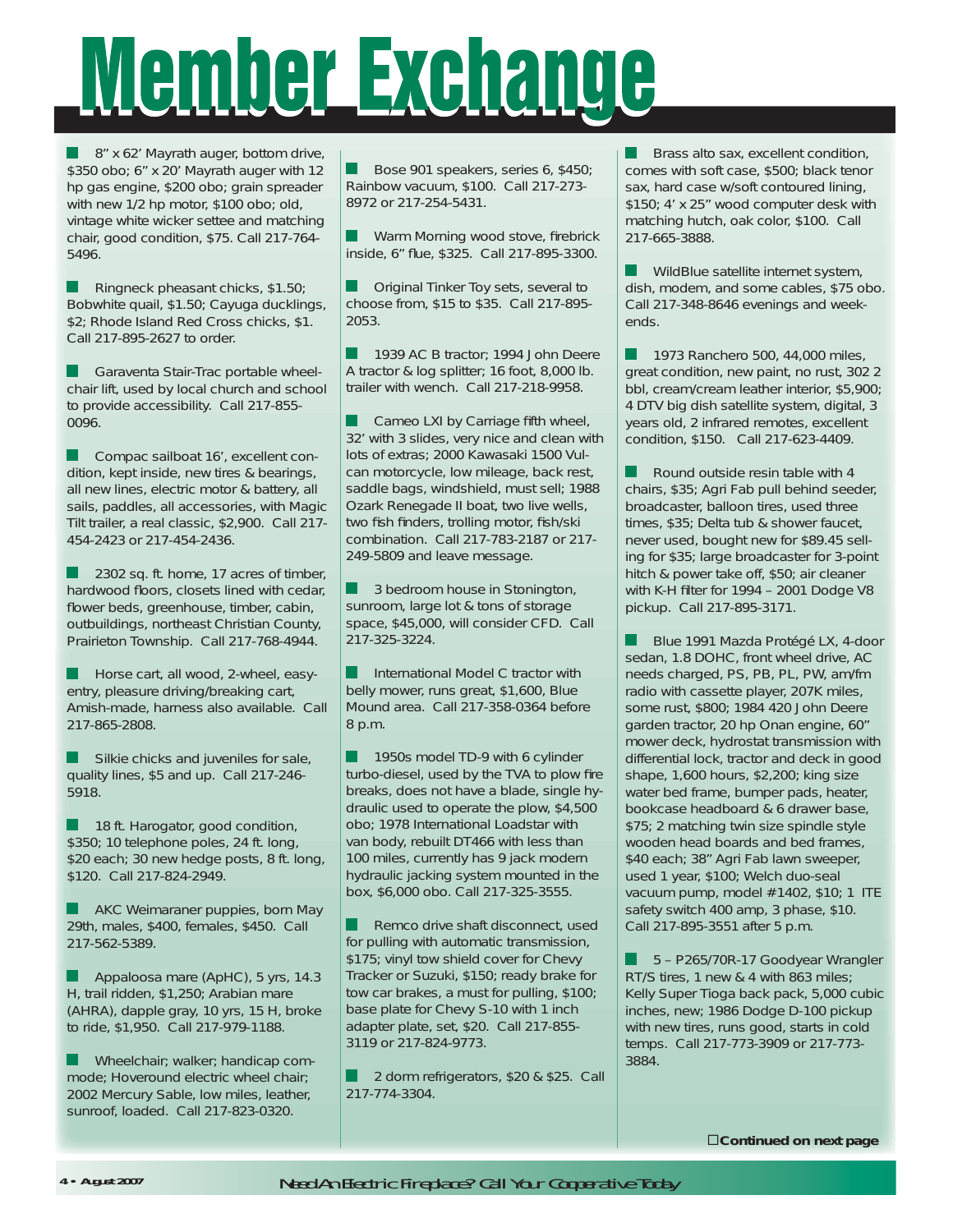#### *Member Exchange Continued* Member Exchange Continued

Westfield, 10 x 61 grain auger with swing-a-way hopper; 98 Mac semi-tractor, recent engine work, new brakes, ac, fuel injector, runs daily. Call 217-774-4206 after 5 p.m.

 Tractor/mower umbrella and mount brackets, like new, \$30. Call 217-348- 1441.

 Industries Inc. 5th wheel camper hitch; tailgate for Chevrolet 2500; Alumilite king pin stabilizer. Call 217-273-4577.

2000 Ford 150 truck, runs great, class 1 hitch, bed cover w/lock, bug guard, tinted glass, chrome wheels, no rust, new alternator, oil changes every 3,000 miles, fiberglass cover, bed liner, \$5,900. Call 217-348-7875 after 6 p.m.

 Pinto horse, 8 years old, 15 hands high, trail horse, new front shoes, gelding, beautiful horse, \$800; paint mare, 5 years old, dark chocolate, black sox, white face, \$300; antique Alexander mini-bike, 47 years old, runs and looks great, \$300. Call 217-671-4466.

2000 and 2003 Mercury trailer hitches, attach to frame, \$50 each; Broyhill couch and chair, dark brown, hardly been used. Call 217-797-6372.

**International 284 compact utility trac**tor, 6' IH bellymower, gas, turf tires, 25xx hours, loader capable, runs good, hi/lo transmission, great for large yards or pastures, \$3,750. Call 217-844-4411 or 217- 273-5017.

Maple hutch w/glass doors, \$350; maple dining table, 2 leaves, 6 straight chairs, 2 captain chairs, \$400; small maple dining table, 1 leaf, 4 chairs, \$200; upright TV with VCR, \$100; 2 collectible upright radios, \$35/each; misc. items from estate. Call 217-346-3329.

**Like new, commercial grade blue car**pet, carpet sizes, 10' x 7" & 9'5" x 8", \$35 each or \$50 for both. Call 217-345-7923. Presto cooker-canner, 21 qt., \$40; pink depression glass, 4 open lace pieces, 1 royal lace bowl. Call 217-756-3108.

 Go-carts & mini-bikes all sizes and prices; 4 Peacocks, 2-female & 1-male, \$50 each; 10 Roosters, \$4 each; 2 Royal Palm turkeys, \$20 each; Pumpkin blossoms, \$1 per dozen. Call 217-671-4466.

 $\blacksquare$  A crimper, hay baler, hay rake and cycle bar for parts or scrap iron, been parked since 1986, you take away, make an offer. Call 217-865-2855.

Old style wooden coffin, great for birthday party surprises or Halloween, \$40 firm. Call 217-865-2855.

1992 Cadillac Eldorado coupe, 4.9 V8, all power, leather, sun roof, 88,000 miles, excellent condition, \$3,500. Call 217-412-8486.

 2100 gallon clean water tank. Call 217-349-8293.

 $\blacksquare$  Three boxes of old 8-track tapes, \$1 each; three 8-track vehicle tape players, \$10 each. Call 217-254-6662.

Hotpoint electric range, model RB787C, 3 years old, glass cook top, bisque color, \$250. Call 217-345-6476.

 Fuel storage tank, 300 gal. gravity flow, with 6-ft elevated platform, used to store diesel, \$150. Call 217-979-1188.

#### **Wanted:**

Good backhoe with front wheel drive, cab and wobble (2 lever) stick controlled. Call 217-824-2949.

**Old motorcycles, any make, any con**dition, special interest in Triumphs. Call 217-325-3224.

Smaller center drop gravity bed with or without wagon gears; small flat bed for ¾ ton pick up truck. Call 217-768-3828.

Good clean condition couch, shades of brown or green; large barn style doghouse. Call 217-623-4268.

 Go-carts and mini-bikes for grandchildren, running or not; female pygmy goat,

brown and black color; female baby miniature donkeys. Call 217-671-4466.

 Old cars or parts, '75 or older, any condition. Call 217-254-0856 or 217-856- 2233.

 Family with aspiring young musicians seeking a console piano, very reasonable price; Troy-Bilt garden tiller; twin size beds; chest of drawers. Call 217-348- 1069.

**Free:**

1 - 24" flush panel door; 10" Craftsman table saw, model #103-22160. Call 217-895-3551 after 5 p.m.

#### **Services:**

 Long Construction & Home Improvement, 15 years experience doing doors, windows, siding, remodeling, room additions, garages, garage doors, drywall hanging including finishing & texturing, painting int./ext., flooring, roofing, insulation & woodworking (trim). Call 217-774- 4727 or 217-417-4370.

 Prairie SkyCam Aerial Photography & Video, visit www.prairieskycam.com to see our portfolio and how we can capture sharp detailed aerial photographs for you. Call 217-562-7222 or email info@prairieskycam.com.

 Hauling old or new furniture, junk/ scrap metal or anything the garbage man won't haul away. Call 217-972-7590.

 Joann's machine quilting, able to quilt all sizes from baby blankets to king. Call 217-895-2053.

**AAA Superior Painting. Call 217-294-**1921.

 Garden work, tilling, yard work, hauling off iron and scrap. Call 217-671-4466.

 Sullivan Auction Enterprises, turn your clutter into cash, we sell your treasures for you, easy consignment terms, we buy full estates. Call 217-728-2190.

**If you have items to list, please send them to: Member Exchange • P.O. Box 560, Shelbyville, IL 62565 or P.O. Box 709, Mattoon, IL 61938 email: info@cmec.coop or memberexchange@shelbyelectric.coop •** *Deadline for ad submission is the fourth of the preceding month.*

New Co-op Connections Card Coming Soon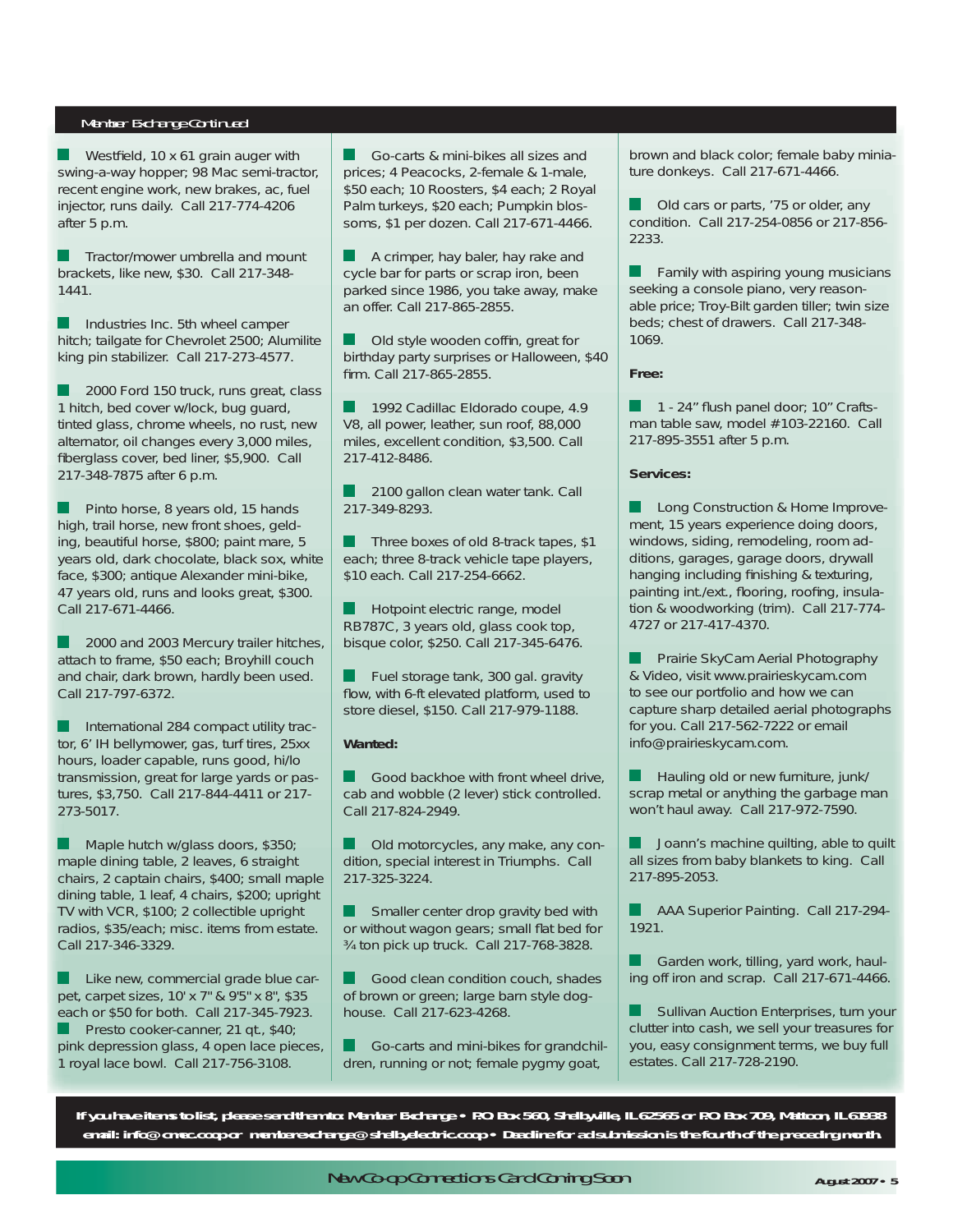# Recipes For Summer Grilling

## Beer and BrownSugar Steak Marinade

#### **Ingredients**

2 (16 ounce) beef sirloin steaks 1/4 cup dark beer 2 tablespoons teriyaki sauce 2 tablespoons brown sugar 1/2 teaspoon seasoned salt 1/2 teaspoon black pepper 1/2 teaspoon garlic powder

#### **Directions**

Preheat grill for high heat. Use a fork to poke holes all over the surface of the steaks, and place steaks in a large baking dish. In a bowl, mix together beer, teriyaki sauce, and brown sugar. Pour sauce over steaks, and let sit about 5 minutes. Sprinkle with 1/2 the seasoned salt, pepper, and garlic powder; set aside for 10 minutes. Turn steaks over, sprinkle with remaining seasoned salt, pepper, and garlic powder, and continue marinating for 10 more minutes. Remove steaks from marinade. Pour marinade into a small saucepan, bring to a boil, and cook for several minutes. Lightly oil the grill grate. Grill steaks for 7 minutes per side, or to desired doneness. During the last few minutes of grilling, baste steaks with boiled marinade to enhance the flavor and ensure juiciness.

### Beef or Chicken Marinade

#### **Ingredients**

- 1/4 cup soy sauce
- 3 tablespoons honey
- 2 tablespoons distilled white vinegar
- 1 1/2 teaspoons garlic powder
- 1 1/2 teaspoons ground ginger
- 3/4 cup vegetable oil
- 2 green onions, chopped
- 1 teaspoon coarsely ground black pepper

#### **Directions**

In a large bowl, mix soy sauce, honey, distilled white vinegar, garlic powder, ground ginger, vegetable oil, green onions and black pepper. Place desired meat in marinade. Marinate in the refrigerator at least 4 hours before grilling.

### Northwest SteakhouseSteak Marinade

#### **Ingredients**

- 1 pinch seasoning salt
- 1 pinch garlic powder
- 1 teaspoon Greek seasoning
- 1 cube chicken bouillon, crushed
- 1/2 cup butter, melted

#### **Directions**

 Stir the seasoning salt, garlic powder, Greek seasoning, and bouillon cube into the melted butter. Mix until the bouillon cube dissolves. Pour the marinade into a wide and shallow dish and place a steak of your choice into the marinade, turning to coat both sides. Cook or grill as desired.

## Yummy Pineapple Beef Steak Marinade

#### **Ingredients**

3/4 cup Worcestershire sauce 2/3 cup pineapple juice 2 tablespoons packed brown sugar 1/3 cup olive oil

#### **Directions**

Mix together the Worcestershire sauce, pineapple juice, brown sugar, and olive oil in a bowl. Marinate the meat of your choice for 1 to 2 hours, and cook as desired.

## Zippy-Zoo Marinade

#### **Ingredients**

- 3 tablespoons soy sauce
- 2 tablespoons barbecue sauce
- 2 tablespoons vegetable oil
- 1 teaspoon white wine
- 1 teaspoon smooth peanut butter
- 1 teaspoon corn syrup
- 1/2 teaspoon Worcestershire sauce
- 2 teaspoons black pepper
- 1 teaspoon minced fresh ginger root
- 1 teaspoon chili powder
- 1 teaspoon onion powder
- 1/2 teaspoon garlic powder

#### **Directions**

In a shallow dish, combine soy sauce, barbecue sauce, oil, wine, peanut butter, corn syrup, and Worcestershire sauce. Season with black pepper, ginger, chili powder, onion powder, and garlic powder. Mix until smooth. Marinate meat for 2 to 6 hours.

### Raspberry Marinade

#### **Ingredients**

1/2 cup all fruit raspberry jam 1/2 cup pineapple juice 1/2 cup soy sauce 2 tablespoons rice vinegar 1/2 teaspoon minced garlic 1/2 teaspoon dried basil 4 skinless, boneless chicken breast halves

#### **Directions**

In a large bowl, combine raspberry jam, pineapple juice, soy sauce, rice vinegar, garlic, and basil. Add chicken breasts, and turn to coat evenly. Cover, and refrigerate for at least 4 hours. Preheat grill for medium heat, and lightly oil grate. Cook chicken breasts on grill until meat is no longer pink and juices run clear.

**If you have recipes to share, mail them to: Recipes, P.O. Box 560, Shelbyville, Illinois 62565 or P.O. Box 709, Mattoon, Illinois 61938.**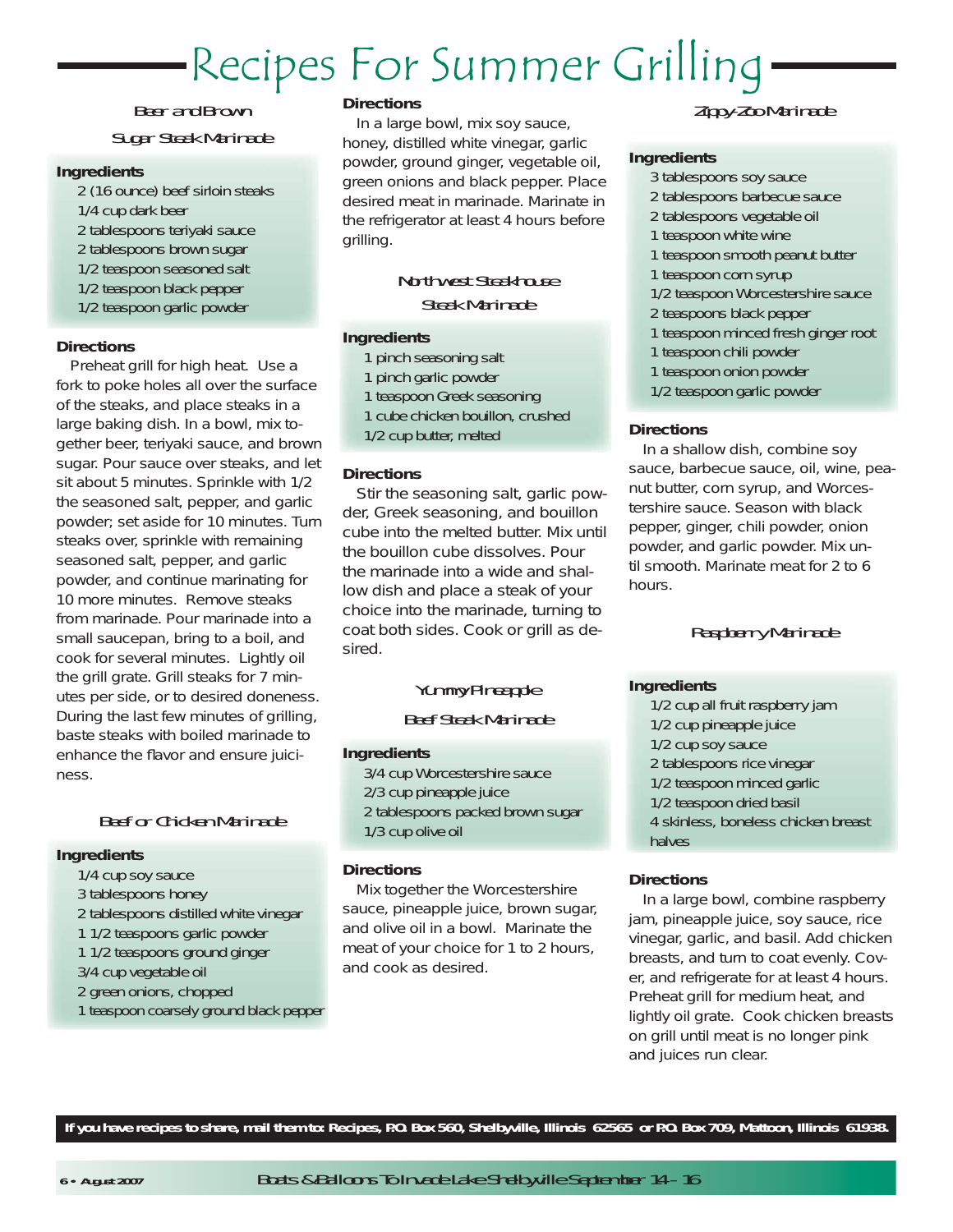## Shelby Electric Cooperative Announces Scholarship Winners

Three area youths were each awarded \$1,000 scholarships, and recog-<br>Inized during the Shelby Electric Cooperative annual meeting of members on Friday, June 15, 2007.

 This year's winners were, Stacey Solliday of Stonington, Scott Ninmer of Taylorville and Anna Dowling of Rochester.



Stacey is a graduate of Taylorville High School and will be attending Harvard to study engineering. Stacey is the daughter of David Solliday and Lynda Warnsing of Taylorville.

Scott is a graduate of Taylorville High School and will be attending the University of Illinois to study music with emphasis in jazz studies. Scott is the son of Ron and Jean Ninmer.



 Anna is a graduate of Rochester High School and plans on studying pre-veterinary medicine at the University of Illinois. Anna is the daughter of David and Cory Dowling.

 "We are pleased to be able to provide these outstanding students with these scholarships as a way to give back to the communities we serve," noted Cooperative Board Chairman, Darrell Shumard. A total of 29 students applied for the scholarship opportunity.

 Marla Pruemer, who coordinates this program for the cooperative, will begin notifying schools within the cooperative's service territory in January about the 2008 scholarships. You can also find out more about the scholarships on the cooperative's Web site www.shelbyelectric.coop under the "Our Community" menu tab.

# Mark Your Calendar

**Farm Progress Show Aug. 28- 30 in Decatur, IL.** While you are there, stop by and visit your cooperative in the Varied Indus-



tries Tent at the Farm Progress Show and pick up your free copy of the Touchstone Energy® Home Energy Savings Guide. There will be other hand outs as well and you can enter for a chance to win a great prize. Show your Co-op Connections card for other great prizes. Visit www.farmprogressshow.com for more information on the Farm Progress Show.



**Touchstone Energy NBRA Short Course Nationals Sept. 14 – 16 at Wilborn Creek Recreation area on Lake Shelbyville.** Okay Valley Regional Development Association is teaming up with local Touchstone Energy Cooperatives to bring you the National Boat Racing Association Short Course Nationals. Great family fun the whole weekend with time trials on Friday afternoon and races all weekend long. Vendors and kids activities available Saturday and Sunday. Visit www.lakeshelbyville.com and click on calendar of events, then click on September for more information, or contact Lori Ryherd at 217-756-3253 or Kevin Bernson at 217-774-3986. Interested vendors contact Roger Brooks at 217-756-8585.



**Touchstone Energy Balloon Fest at Eagle Creek Sept. 14 – 16 in Findlay, IL.** Eagle Creek has teamed up with several Touchstone Energy Cooperatives in Illinois to host the second annual balloon fest. Fifteen balloons from across Central Illinois will be flying over Lake Shelbyville on Friday night, Saturday morning and late afternoon and Sunday morning, weather permitting. Volunteers are needed to help crew with each balloon so anyone interested should contact Kevin Bernson at 217-774-3986. For more information on the balloon event or if you're a business interested in sponsoring a balloon please contact Becky Jones at Eagle Creek, 217-756-3456, or Kevin Bernson.